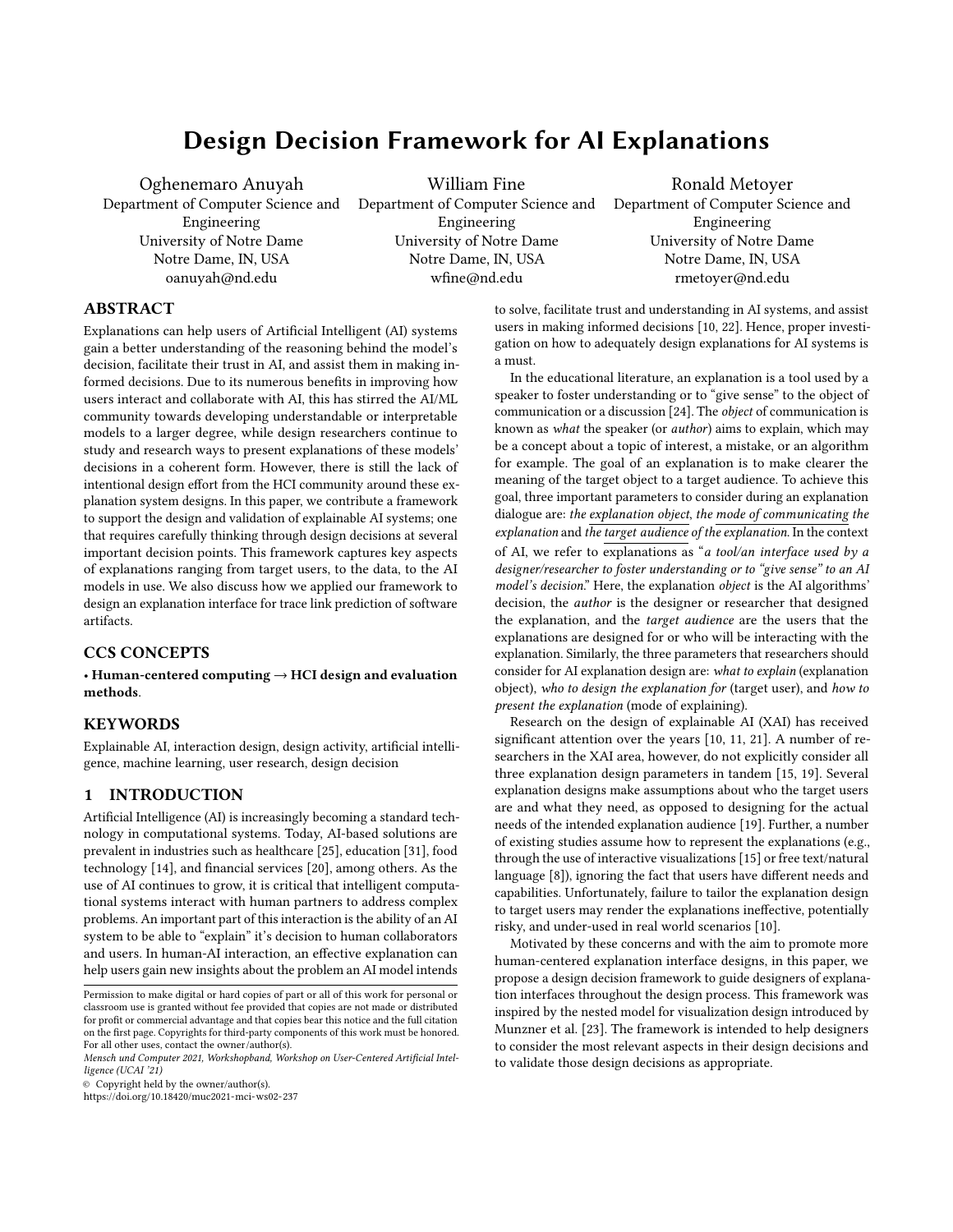Mensch und Computer 2021, Workshopband, Workshop on User-Centered Artificial Intelligence (UCAI '21) Anuyah O, et al.

Our framework consists of three phases, carefully chosen to ensure that designers understand how an AI problem intersects with the user needs, consider the explanation goals and users' tasks, identify the relevant data, and select appropriate representations for the explanations. We also discuss threats at each phase that can invalidate the design, as well as suggestions on how to address these threats.

# 2 EXISTING EXPLANATION SYSTEMS DESIGN

We analyzed a number of existing explanation system designs published in the research literature between 2016 and 2021. We began our search on publication databases such as Google Scholar, ACL Anthology, and ACM Digital library by searching for the keywords "explanations", "explanations design" and "AI interpretation design". Based on this selection criteria, we identified 20 research articles. We have reviewed the selected papers with the aim to identify the space of design decisions for explanations, and the extent to which target users play a role in the design and evaluation process. A summary of our analysis can be accessed here: [https://design](https://design-decision-xai-framework.github.io/pages/design_analysis.html)[decision-xai-framework.github.io/pages.](https://design-decision-xai-framework.github.io/pages/design_analysis.html)

We have observed that more than 90% of the research studies that we have reviewed (including those that we did not discuss directly in this paper) do not explicitly consider target users throughout the explanation design process. As discussed by [\[22\]](#page-6-5), a number of explanation designs are inspired from the research literature, as opposed to being inspired by who would be interacting with the design. Common explanation designs are characterized either based on the model task (prediction or classification) or the input type (text or image), largely ignoring the user side of the problem. Moreover, very few of these examined studies evaluated the explanation designs with the target users to gather insights on whether the explanations addressed their needs [\[2,](#page-6-13) [26\]](#page-6-14). When users needs are not properly considered, it is quite possible that the resulting explanation may not support them appropriately. With the aim to address this issue, we propose a design decision framework that researchers can utilize throughout their explanation design process to make and validate their design decisions.

## 3 DESIGN DECISION FRAMEWORK

From our review of the literature on explanation system designs, we identify potential weaknesses in prior designs–mainly due to the fact that users are not at the core front of explanation designs. We use these existing systems to develop and illustrate our framework which is inspired by Munzner et al. [\[23\]](#page-6-12); who proposed a nested model for designing visualizations. Our design decision framework consists of three phases which we discuss in the following sections.

### <span id="page-1-0"></span>3.1 Domain characterization

Typically, intelligent systems are developed to solve a specific problem (e.g., classifying a data point or recommending an item to a user) for a specific user. An effective explanation should take into consideration both the problem that the intelligent system aims to solve and the user [\[30\]](#page-6-15). Throughout this paper, we will interchangeably use explanation audience or target user to refer to users for which the explanation is designed.



Figure 1: Overview of the explanation design decision framework. Decisions in upstream of the framework affects decisions made by designers later. Details in "()" indicate important concepts to consider at each phase.

The first component of the XAI design decision framework entails understanding the intelligent system's domain and the needs of the target users. Two questions that explanation designers should aim to answer here are: (i) who are the target users and (ii) what questions do these users need answered based on not just the intelligent system, but also the general problem space the system is developed to address. In Munzner's nested model, this is referred to as [\[23\]](#page-6-12) – domain problem and data characterization, and entails gaining and understanding of the domain and data that the visualization will be designed for.

We observe in the literature that users of intelligent systems ask questions about both the data domain as well as questions about the explanation domain itself. The data domain refers to data that is relevant to the problem space itself. For illustration purposes, we will use the outfit recommendation explanation system designed by Lin et. al [\[18\]](#page-6-16) as an example for our discussion. In this paper, an intelligent system was designed to recommend outfits to customers and the author's aim was to explain the system's output. Here, the problem space is "clothes outfits" in general, while the intelligent system's task is to "recommend outfits", with the user's end goal being to make a purchase. The data domain then, is "clothing outfit" and the explanation domain is "recommendation."

Hence, questions pertaining to the data domain should capture user's needs and expectations around the problem space more broadly. For instance, some questions that users may generally ask about outfits are what color combinations usually work well for clothing?, what is this clothing style?, and what clothing is appropriate for the summer?. On the other hand, the explanation domain refers to data pertaining to the intelligent system's decision or output. For example, users might ask who are other users that have rated or bought this outfit?, or what are the specific features of this outfit that makes this system recommend it to me? The designer's goal, therefore, is to answer questions not only about the explanation, but also questions about the data domain that may be relevant in understanding the explanation.

We argue that separating the data domain from the explanation domain is imperative. Understanding an explanation may require an in-depth understanding of the data domain. In the clothing recommender, for example, the authors primarily provide explanations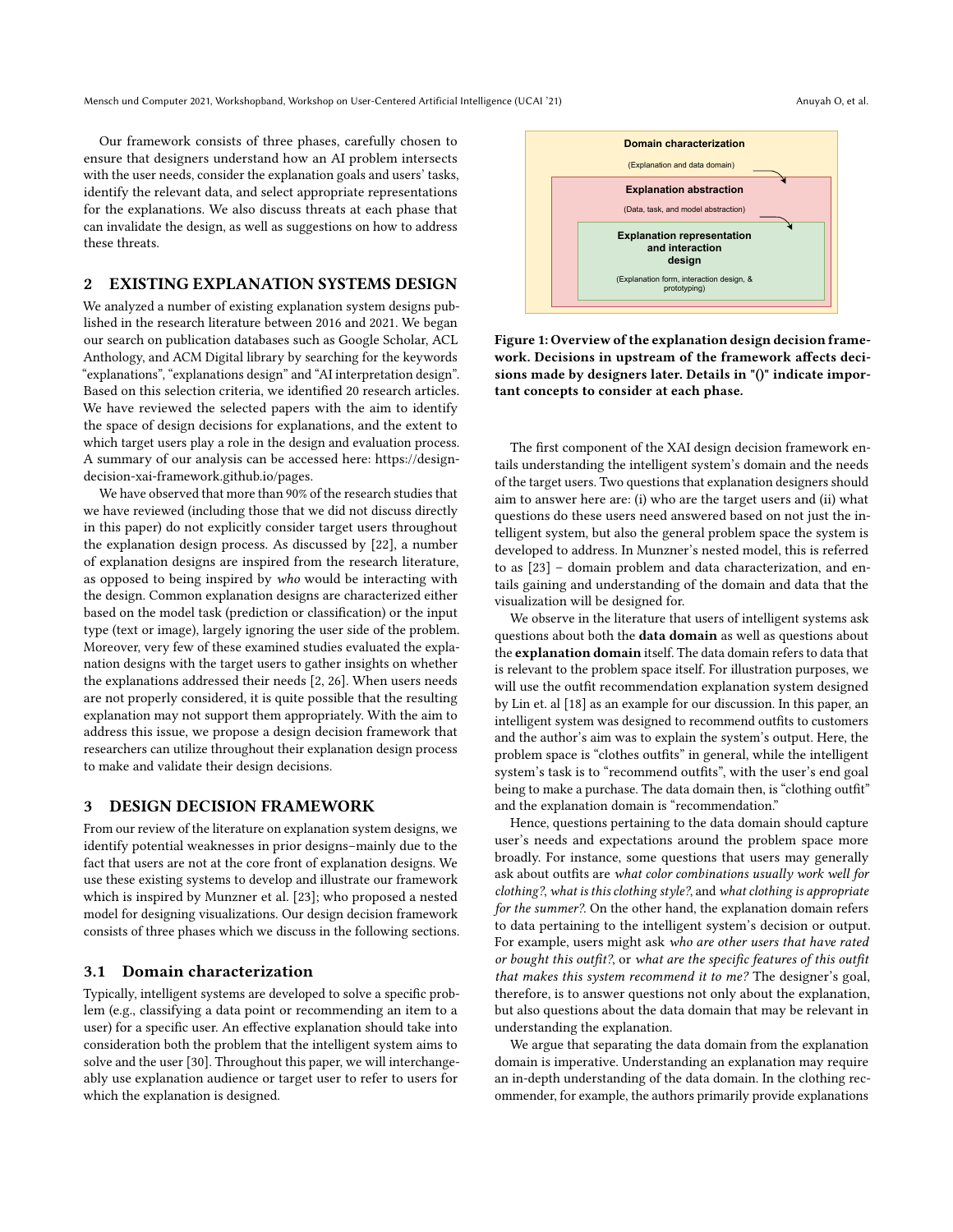of the recommendation model's decision (i.e., explanation domain). Users, however, may need further information about the clothing domain to understand those explanations. An individual that is more experienced in fashion may very well understand why a set of recommendations is reasonable with regards to the style and color combination. An individual without that experience, however, could benefit from knowing what are good "color combinations" for clothing.

In summary, we observed in the literature that explanations sometimes do not adequately address potential user needs and that users may be left with more questions in mind as they interact with an explanation. This stems from the fact that the explanation may not capture information that they initially expected to see or may not align with their knowledge level (e.g. with respect to either the data or problem domain) or their capabilities [\[21,](#page-6-8) [22,](#page-6-5) [29\]](#page-6-17).

To avoid this problem, the desired outcome of this component of the framework is a set of questions obtained directly from users that should capture information that they expect to see in explanations. Designers can obtain this information by leveraging user research methods that involve speaking directly with representative users such as through interview sessions, focus groups, or contextual inquiries, among others. In addition, designers should identify the data necessary to answer those questions.

3.1.1 Threat to validity. As discussed earlier, considering the threat to validity at each phase of the design helps to identify ways to validate the design decisions made by the researcher throughout the design process. Given that this phase of the framework entails understanding target users and identifying questions that capture their needs, one threat to validity here would be addressing the wrong question(s). Consequentially, addressing the wrong question(s) would translate to designing explanations that may end up being irrelevant, non-useful, or not needed at all. Therefore, it is imperative that designers do not dwell on assumptions (e.g., personal interests or explanation strategies based on prior designs in the research literature [\[22\]](#page-6-5)), as this may introduce bias to the design. Designers should validate design decisions in this phase by engaging with target users through interviews or observational studies in order to verify that the right problem or questions are being addressed. Another threat to validity at this phase is not distinguishing the data from the explanation domain, when gathering user questions. A detriment of not doing so may lead to designers focusing on one of these domains, most likely the explanation domain, whilst ignoring opportunities for data domain related questions. To mitigate this threat, researchers should make sure to consider these two domains separately and gather user questions that pertain to both.

#### <span id="page-2-0"></span>3.2 Explanation abstractions

Formative user studies will result in an understanding of domain specific (data and explanation domains) questions and data. While useful, it is sometimes difficult to map these domain specific needs and questions to explanation representations from the literature that were designed for other specific domains. As in many computing problems, it is important to attempt to move from domainspecific problems to abstract problems for which we may already know useful solutions.

From the previous phase (section [3.1\)](#page-1-0), it is expected that researchers would already have determined the target audience and domain-specific questions that they would like to see addressed in the explanation interface. Researchers should therefore endeavor to determine the intermediate generic/abstract tasks that these users should be able to perform with the explanation. Taking inspiration from Munzner [\[23\]](#page-6-12), this can be accomplished by mapping the set of domain-specific questions obtained from users, to more abstract or generic tasks in the vocabulary of AI/ML. This is known as task abstraction.

Designers may observe that some of the user questions related to the explanation domain indicate that they may want to identify important features that influence the intelligent system's decisions or compare outputs generated by the system after tweaking one or more of the attributes in the system's input. A review of literature in the XAI area have revealed a number of common abstract tasks for explanations (See Table [1\)](#page-3-0). It is important to note that multiple questions can map to the same abstract task. In terms of user questions related to the data domain, a useful explanation here would be one that helps the user understand the data domain better. Hence, abstracting these questions would involve helping users to identify definitions or concepts related to the data domain.

Designers should also transform raw data of the problem domain (as discussed in section [3.1\)](#page-1-0) into abstract data types, as this would be useful for determining suitable representations for the explanations. This is known as data abstraction [\[23\]](#page-6-12). In general, common data types are qualitative/text or quantitative/numerical. For example, in the explanation system designed by Gehrmann et al. [\[11\]](#page-6-7), the authors displayed attention words that the model focused on to generate its output. Here, these attention "words" are of the qualitative/text data type. Designers must also consider derived data for the explanation. One difference between visualization design, for example, and explanation design, is that the intelligent system itself may represent a form of derived abstract data type (e.g., a decision tree, a classification decision boundary, or parameters in a regression model). In this case, a derived abstract data type is not necessarily based on the result of the output of the model, or the raw data used for training the AI model. This data may be derived as a result of the model's training process and informs the decision made by the model. For instance, the weights of a regression model or the decision tree itself can be considered as a form of derived data. Presenting the derived data to users may help them gain insights on the inner-workings of the model. Hence, model abstraction is important to consider in explanation design.

In a nutshell, the outcomes of this phase of the design decision framework would be a collation of abstract tasks to be performed by users. Additionally, designers should transform raw data for answering user questions into data types that are useful for representing the explanations, and also generate derived data types for the model.

3.2.1 Threat to validity. There are two primary threats to validity at this phase of the framework; (i) choosing abstract tasks that do not align with user questions identified in section [3.1](#page-1-0) and (ii) selecting / using the wrong data types for data instances that are relevant for designing the explanations, whether derived or not. To validate these threats, designers should ensure that target users are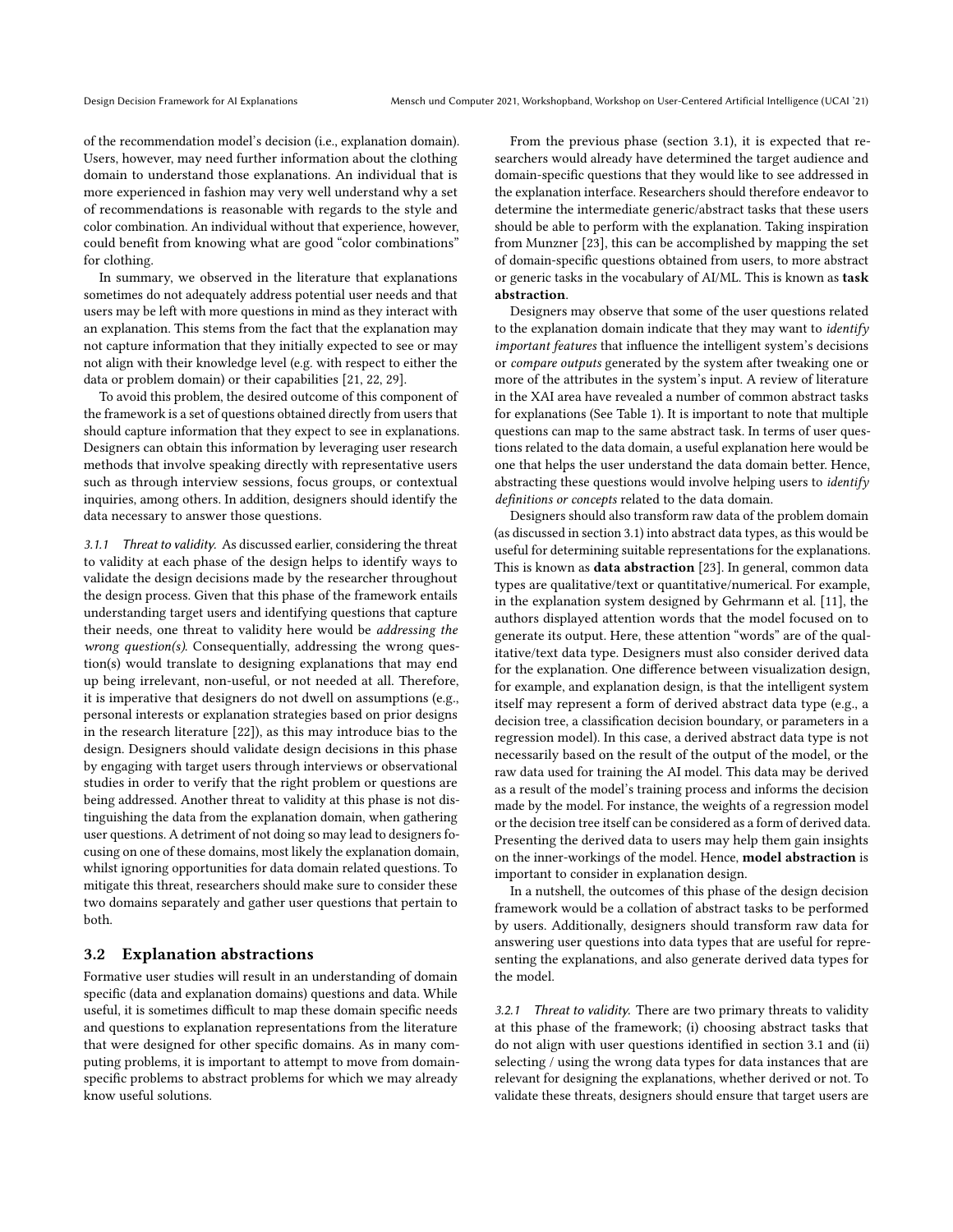#### <span id="page-3-0"></span>Table 1: Examples of task abstractions. Tasks related to the explanation domain were identified from the literature. We added tasks related to the data domain.

| <b>Explanation domain task abstractions</b>                                                                                                                                        |  |  |  |
|------------------------------------------------------------------------------------------------------------------------------------------------------------------------------------|--|--|--|
| Compare different features [3, 13, 30]                                                                                                                                             |  |  |  |
| Compare input with output [11]                                                                                                                                                     |  |  |  |
| <b>Compare different outputs / outcomes</b> [18]. Users may do so to determine reasons why some outputs are of more value than others [30]                                         |  |  |  |
| <b>Identify attention features</b> [11, 28, 30], i.e., indicating the input features of the model that is important or identifying if it has a positive or negative influence [30] |  |  |  |
| <b>Determine relevance</b> [13, 16] i.e., contribution of features in the model's decision or overall performance                                                                  |  |  |  |
| Determine causation [4, 16, 30], i.e., understand why certain objects or inputs are considered similar or different                                                                |  |  |  |
| <b>Discover insights</b> about the model's internals [3, 32]                                                                                                                       |  |  |  |
| Examine alternative predictions [30]                                                                                                                                               |  |  |  |
| <b>Relate</b> features [1]                                                                                                                                                         |  |  |  |
| Data domain task abstractions                                                                                                                                                      |  |  |  |
| <b>Identify</b> data domain concepts or definitions                                                                                                                                |  |  |  |

involved in evaluative studies in the form of controlled user studies, anecdotal evidence of utility for real users, and/or longer term field studies.

## 3.3 Explanation representation and interaction design

This component of the design decision framework involves generating explanation representations and creating the interaction design of the explanation interface. In the research literature, explanations are commonly represented as interactive visualizations (e.g., partial dependence plots [\[15\]](#page-6-9), saliency heat map or attention scores [\[1,](#page-6-24) [8,](#page-6-11) [28\]](#page-6-20), decision rules [\[17\]](#page-6-25), tuples or graphs [\[12\]](#page-6-26), and feature attribution or influence scores [\[5,](#page-6-27) [32\]](#page-6-23)), representative training examples [\[7\]](#page-6-28), semantic concepts [\[34\]](#page-6-29), and free text (i.e., natural language) [\[8\]](#page-6-11) among others. There is, however, limited justification as to why and how these explanation types are applicable to the problem the intelligent system aims to solve, relevant to the target users' explanation goal, or even useful to them.

Given the user tasks and data types identified in section [3.2,](#page-2-0) designers should identify explanation representations that are specifically suited to these data and tasks. As discussed in [\[29\]](#page-6-17), it is possible that while certain explanation representations are presumed to be the most applicable for solving certain problems (e.g., saliency map visualizations for neural image classification representations), these may actually decrease a user's ability to understand the explanation [\[6\]](#page-6-30). Therefore researchers should ensure that the selected explanation representations: (i) are comprehensible or understandable by the target users and (ii) answers their questions or supports their tasks. At this phase, design decisions should be based on prior literature and/or formative user research. Prior research has identified a set of representations that are particularly useful for specific tasks and data types. For new task and data type combinations, researchers are encouraged to utilize formative methods that involve co-designing with potential target users.

In addition to selecting appropriate representations in support of the user's abstract tasks, at this phase, researchers should also design the interaction between all explanation components in a way that is meaningful to the user and that provides a good experience for them. In this case, we consider each of these individual representations to be an *explanation component*, as it captures aspects for explaining the intelligent system's decisions to the target user. For instance, if one of the abstract tasks is identify attention features and researchers have determined that the most applicable representation is a feature attribution visualization coupled with free text/natural language, this on its own is an explanation component. To the best of our understanding, there are no existing studies on selecting the best interaction style (e.g., linking, animations, etc.) between explanation components. Researchers should, therefore, study ways on adequate interaction design of the explanations. For example, work on narrative visualization and methods for linking texts and visuals may be appropriate for explanation design [\[27,](#page-6-31) [33\]](#page-6-32). Researchers should also decide how to arrange the information and explanation components on the explanation interface screen.

The outcome of this phase of the design decision framework should be a functional prototype that target users can interact with and provide feedback on whether the interaction design of the explanations captures their desired expectations and capabilities.

3.3.1 Threat to validity. At this phase, there are two primary threats to validity: (i) the explanation representation does not effectively support the abstract tasks given the user's needs and capabilities, and abstract data type, and (ii) designers do not justify their explanation interaction design choices. To mitigate the first threat, it is recommended that researchers: (i) consult and understand the literature on appropriate explanation representations for specific data and tasks, and (ii) conduct summative user studies with potential end users. For the latter, ideally, we recommend that designers should validate this threat by consulting the research literature on appropriate interactions for explanation interfaces. However, this is still an open problem in the XAI area as to the best of our understanding, there are no prior works that have explored this aspect. Hence, there opens up an opportunity for researchers in the XAI area to explore.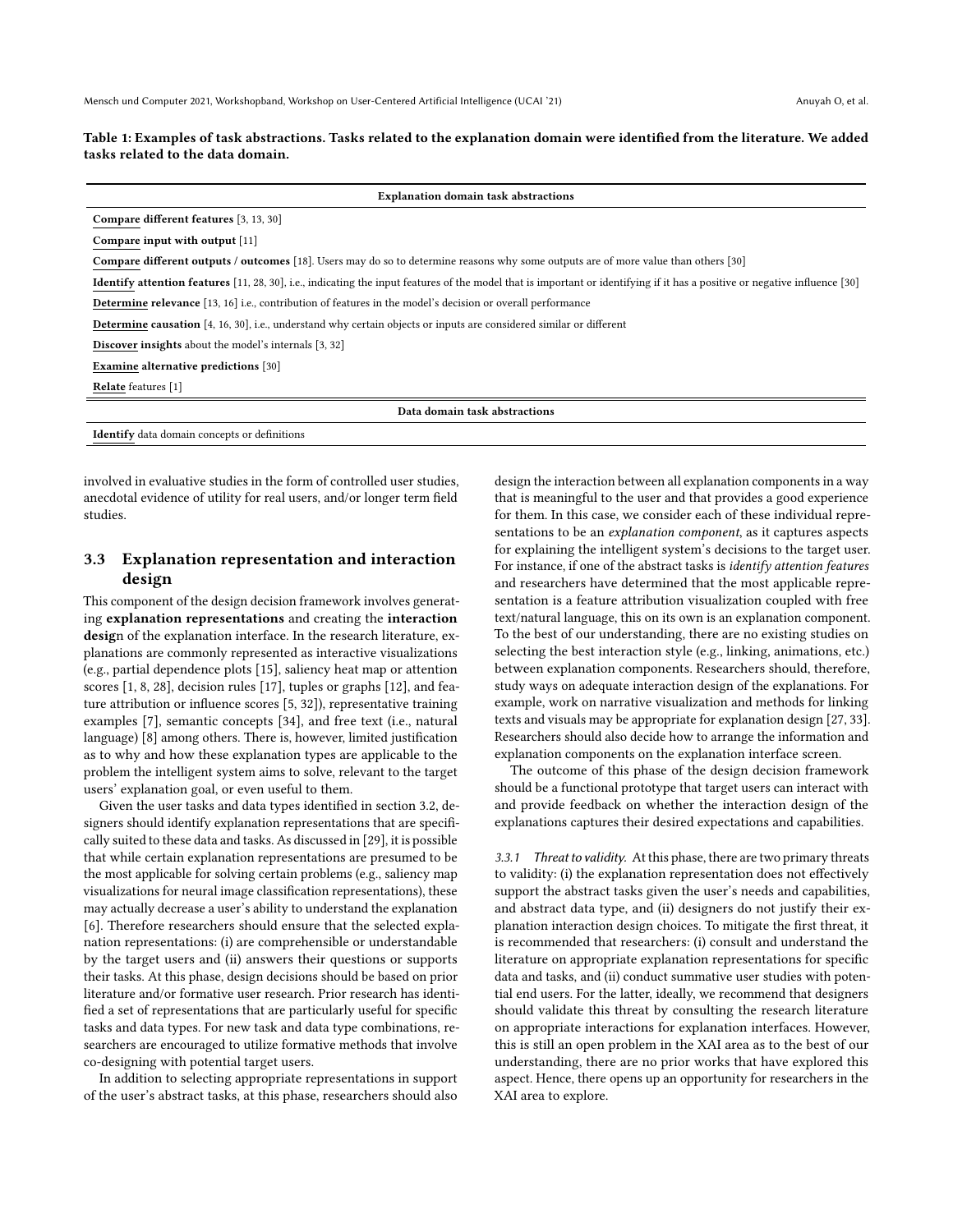<span id="page-4-0"></span>Table 2: Examples of task abstractions identified based on software traceability in the healthcare system. "Exp" refers to questions related to the explanation domain, while "Data" refers to questions pertaining to the data domain.

| User questions                                                                    | Domain | Abstract tasks                     |
|-----------------------------------------------------------------------------------|--------|------------------------------------|
| What are the types of the two linked artifacts?                                   | Exp    | <b>Identify</b> artifact types     |
| What concepts do the two artifacts have in common?                                | Exp    | Compare artifact content           |
| What concepts does the system consider in determining the trace links?            | Exp    | <b>Identify</b> attention features |
| What does [concept X] mean?                                                       | Data   | <b>Identify</b> data definitions   |
| What is the semantic relationship between [concept X] and [concept Y]?            | Exp    | <b>Relate</b> features             |
| How confident is the intelligent system in the link prediction? [Predicted score] | Exp    | Determine relevance                |
|                                                                                   |        |                                    |

## <span id="page-4-1"></span>Table 3: Examples of data relevant for answering user questions, along with their respective abstract data types.

| Data                                                     | Abstract data type                   |  |
|----------------------------------------------------------|--------------------------------------|--|
| Artifact content                                         | Qualitative (source code,            |  |
|                                                          | structured text, descriptive text)   |  |
| Concept definitions                                      | Qualitative (text)                   |  |
| Concept relationships (derived)                          | Qualitative (semantic relationships) |  |
|                                                          | [determined from ontology]           |  |
| Similarity score between the source and target artifacts | Ouantitative                         |  |
| Concept importance                                       | Ouantitative                         |  |
| Link confidence score                                    | Ouantitative                         |  |

# 4 APPLICATION EXAMPLE

In a recent study that we conducted (haven't been published yet), we created an explanation interface to support the prediction of trace links between software artifacts. Examples of software engineering artifacts include code, design documents, requirements, and bug reports. A team of machine learning experts designed an algorithm that leverages information from an ontology, in order to predict the extent to which two software artifacts should be linked. In this case, a high prediction score indicates that two compared software artifacts are semantically related. The aim of the design research team then was to provide a rationale for why two artifacts have been predicted to be linked by the AI model.

We carried out a co-design activity with a team of experts  $(n=3)$ working in the traceability domain, that also have experience designing software for the healthcare domain as well. They all have a unique understanding of questions that software practitioners ask about trace data, as they have all built tracing tools for software developers. The design activity included four sessions that took place on different days. The goal of the first two sessions was to gain an understanding of prior experience that our participants have had working with traceability, as well as to gather questions that they have about the trace prediction AI model. The last two sessions consisted of participatory design workshops set up to brainstorm ideas on how to represent the explanations.

Domain characterization. Based on feedback gathered during the interviews (the first two sessions), we identified the data domain to be healthcare (i.e., the artifacts are based on software designed for healthcare), the explanation domain to be trace link generation, and that the target users are domain experts in software traceability. These target users would mainly be interacting with trace link environments and therefore need a better understanding of why the software artifacts are predicted to be linked. Additionally, we identified and obtained raw data useful for answering the user questions through our discussion with our participants. We addressed the primary threat at this phase by interviewing our target users and gathering information that helped us identify questions that are relevant to their needs. After obtaining the final list of questions, we circled back with our users to ensure that the list was sufficient to capture all of the questions that they have about the AI model.

Explanation abstraction. Given the finalized collection of questions gathered from users, we analyzed and mapped these questions to abstract tasks (see Table [2\)](#page-4-0). Further, based on the data determined to be relevant for answering these user questions, we abstracted these into data types, which we present in Table [3.](#page-4-1) To address the threats to validity at this phase, we met with our participants to verify that the set of abstract tasks aligned with their questions and that the data types are appropriate.

Explanation representations and interaction design. Through participatory design workshops which we conducted with our domain experts, we generated an array of design solutions for each of the abstract tasks. The role of each participatory design session was brainstorming different ideas for the explanations with the sole aim to generate low-fidelity prototypes. Researchers provided materials such as colored pencils, papers, and erasers, for each design activity. The lead researcher facilitated the design sessions by going through all of the user questions and their corresponding abstract tasks. The activity was then for all design participants (including researchers and the participants) to sketch on a piece of paper, how they would like to represent the explanation. We first provided a baseline representation for each of the abstract tasks to provide context (e.g., a matrix diagram for showing relationship). We then encouraged each participant (both the research participants and target user participants) to come up with as many design ideas as possible without focusing on aesthetics, but on the quantity of ideas. After each design activity, we asked each participant to present their sketch and discuss their thought process in coming up with the design. Researchers gathered notes and recordings for analysis. We selected the final representations for each abstract task based on the team's consensus on conditions such as how frequent the certain explanation representation appeared in the design solutions or how much the design solutions differed from a baseline representation.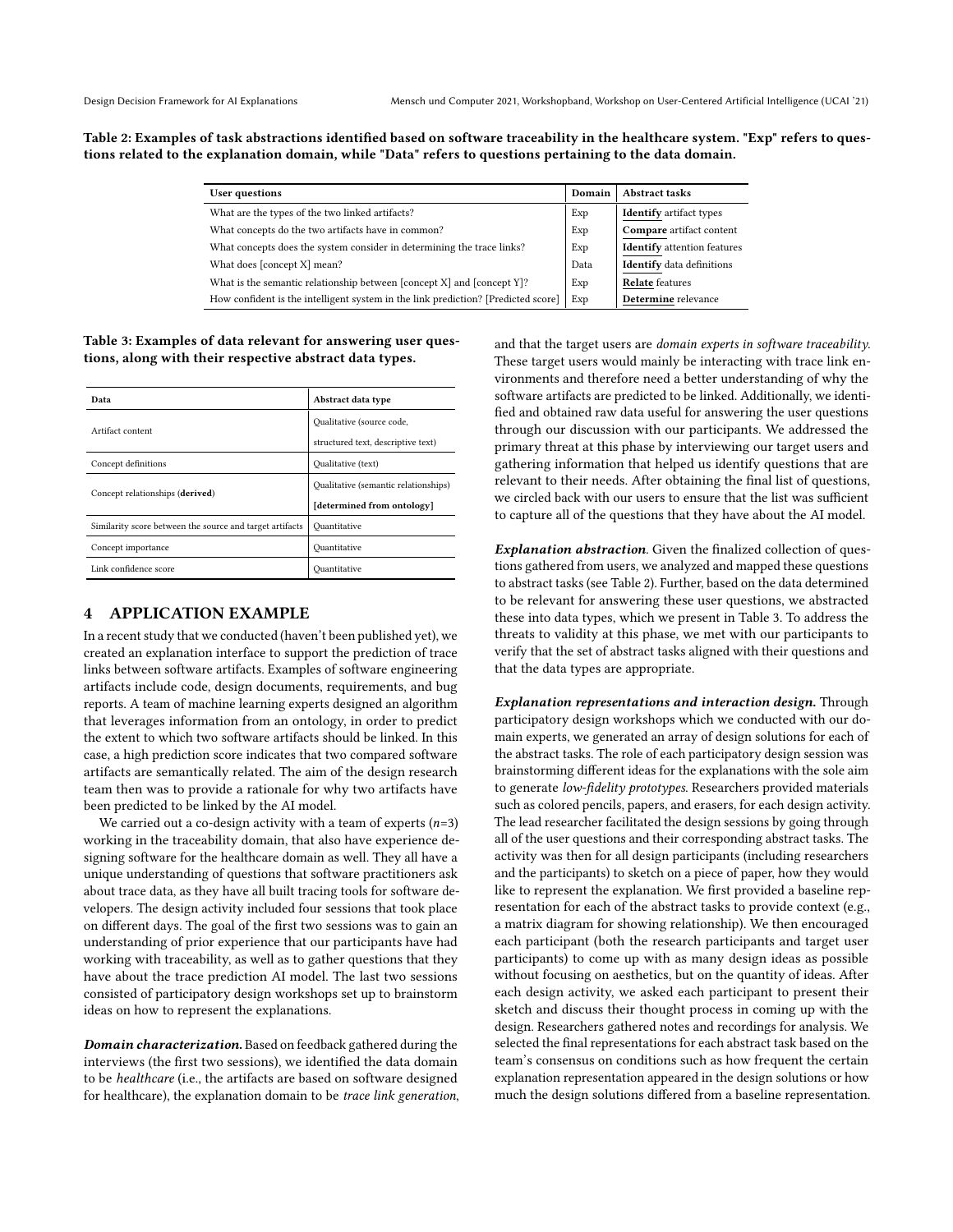<span id="page-5-0"></span>Mensch und Computer 2021, Workshopband, Workshop on User-Centered Artificial Intelligence (UCAI '21) Anuyah O, et al.



Figure 2: Overview of the software trace link prediction explanation interface. (A) and (B) shows the content of a source and target artifact, respectively. Color is used as a mapping between related concepts in the artifact content and their nodes in the relationship visualization graph. Size of each concept indicates its importance in the artifact content itself. (C) shows the relationship between the concepts in the source and target artifact. Hovering on a concept node in (C) would present a concept definition as shown in (E). Hovering on a link between concepts in (C) would present details about the relationship, as shown in (D). Users can see other experts that have vetted/unvetted a link (indicated by the thumbs up/down), as shown in (F). "Score" indicates the output predicted by the model on the semantic relationship between the two compared artifacts. "Type" indicates the artifact type; whether it is a requirement–R, source code–SC, or regulatory code–RC.

Based on user engagement and the co-design activities, we determined the interaction design between all of the explanation components and leveraged the Figma tool [\[9\]](#page-6-33) for a medium-fidelity mock-up of the interaction design. Having a functional prototype allowed us to gather feedback from the target users on whether the interaction between each explanation component (e.g., linking, collapsing/expanding, hovering and updating) enables them to perform tasks for achieving their desired explanation goal. Based on the feedback gathered, we iterated through different designs for both the interaction aspect and for arranging the information on the interface screen. Once users were satisfied with how the prototype worked, we further implemented a web-based interface for the explanations (see Figure [2](#page-5-0) for an overview of the interface). We validated the threat at this phase by consulting the literature on suitable design solutions for each of the abstract tasks. The participatory design sessions also allowed us to gather insights directly from our design partners.

## 5 CONCLUSIONS

With the aim to promote more human-centered explanation interface designs, we introduced a design decision framework to guide designers throughout the process of designing explanation interfaces. This framework consist of three phases, which ensures that

designers (i) understand how an AI problem intersects with the user needs, (ii) consider user tasks and identify the relevant data for the explanations, and (iii) select appropriate representations and create the interaction design for the explanations in a coherent and useful way for the target user. We also discussed threats at each phase that can invalidate the design, as well as suggestions on how to address these threats. Further, we provided an example of how we applied our framework to design an explanation interface to help domain experts to better understand the prediction of links (traces) between software artifacts in the healthcare domain. Outcomes of our work demonstrate the need to approach the design of explanation interfaces from a human-centered perspective, putting users at the core of the design process. In the future, we plan to evaluate the finalized design with expert users that are different from those that participated in the design process. We also plan to investigate the temporal (dialogue) aspect of an explanation and how to operationalize it for AI explanations.

# 6 ACKNOWLEDGEMENT

This work has been supported by the NSF award 1901059. We also appreciate the software engineering experts that participated in our co-design study.